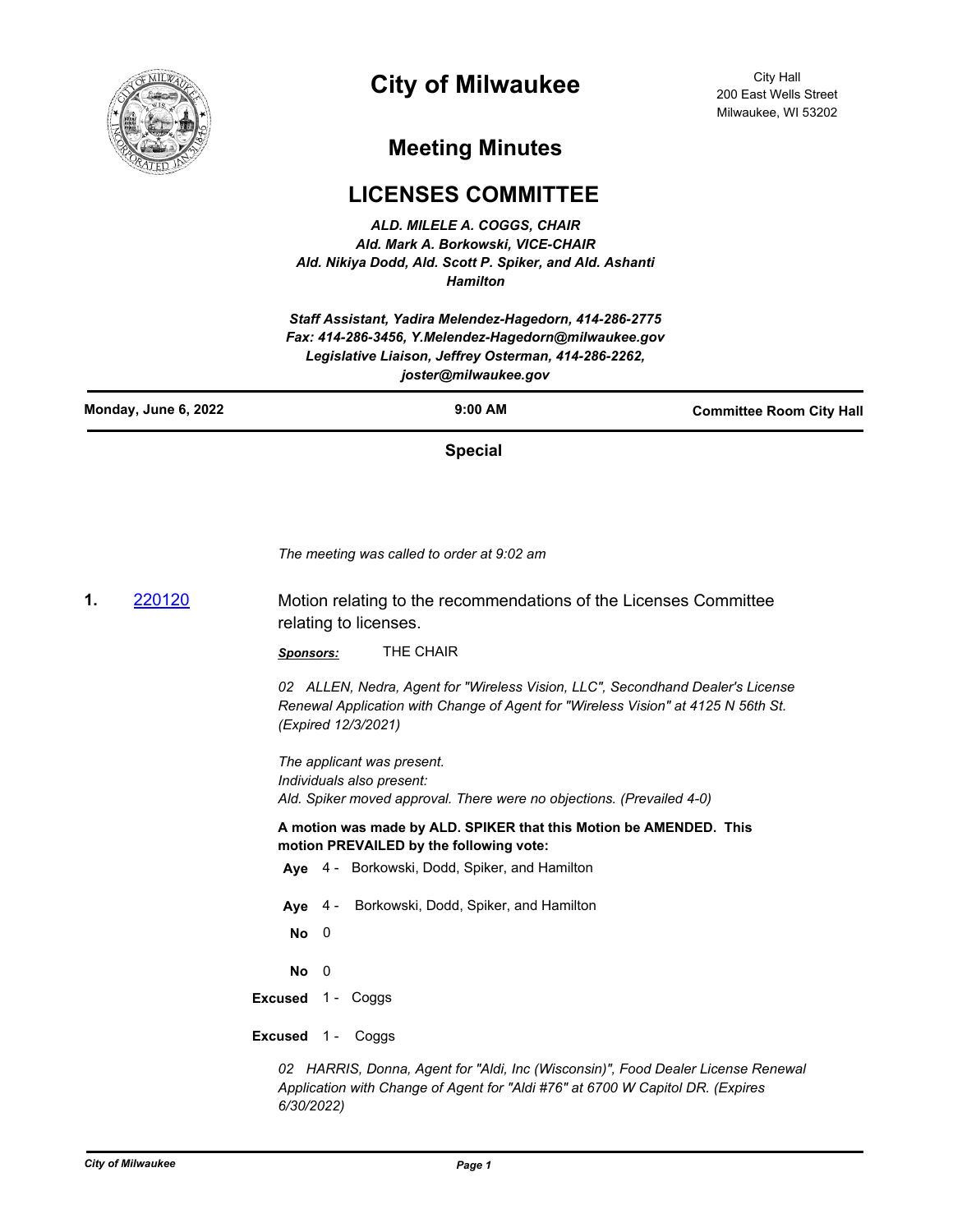*The applicant was not present.*

*Mr. Cooney said that the office was contacted and that Aldi requested to hold the application.*

*Ald. Dodd moved to hold the application to the call of the chair. There were no objections. (Prevailed 4-0)*

**A motion was made by ALD. DODD that this Motion be HELD TO CALL OF THE CHAIR. This motion PREVAILED by the following vote:**

**Aye** 4 - Borkowski, Dodd, Spiker, and Hamilton

**No** 0

**Excused** 1 - Coggs

*02 BRATTON, Mark H, Recycling, Salvaging or Towing Vehicle License Renewal Application for "Helping Hands Repair & Salvage" at 5140 N 64th St. (Expires 6/15/2022)*

*The applicant was present and said that he picks up metal and other items on a call basis. Individuals also present: Ald. Spiker moved approval. There were no objections. (Prevailed 4-0)*

**A motion was made by ALD. SPIKER that this Motion be AMENDED. This** 

**motion PREVAILED by the following vote:**

**Aye** 4 - Borkowski, Dodd, Spiker, and Hamilton

**No** 0

**Excused** 1 - Coggs

*02 MANASSRA, Refaat M, Agent for "JAJ Sharks Fish & Chicken Inc", Food Dealer License Renewal Application Removing Shareholder for "Sharks Fish & Chicken" at 5653 N 76th St. (Expires 6/30/2022)*

*The applicant was not present. Ald. Dodd moved to hold the application to the call of the chair for first nonappearance. There were no objections. (Prevailed 4-0)*

*The meeting paused at 9:09 am Reconvened at 9:16 am*

**A motion was made by ALD. DODD that this Motion be HELD TO CALL OF THE CHAIR. This motion PREVAILED by the following vote:**

**Aye** 4 - Borkowski, Dodd, Spiker, and Hamilton

**No** 0

**Excused** 1 - Coggs

*02 RAMADAN, Khaleel M, Agent for "KRA Enterprises LLC", Food Dealer License Application for "Kitts Frozen Custard" at 7000 W CAPITOL DR.*

*The applicant was present and said that he owns another store in the area and, that he liked the business so he bought it to make it better. Individuals also present:*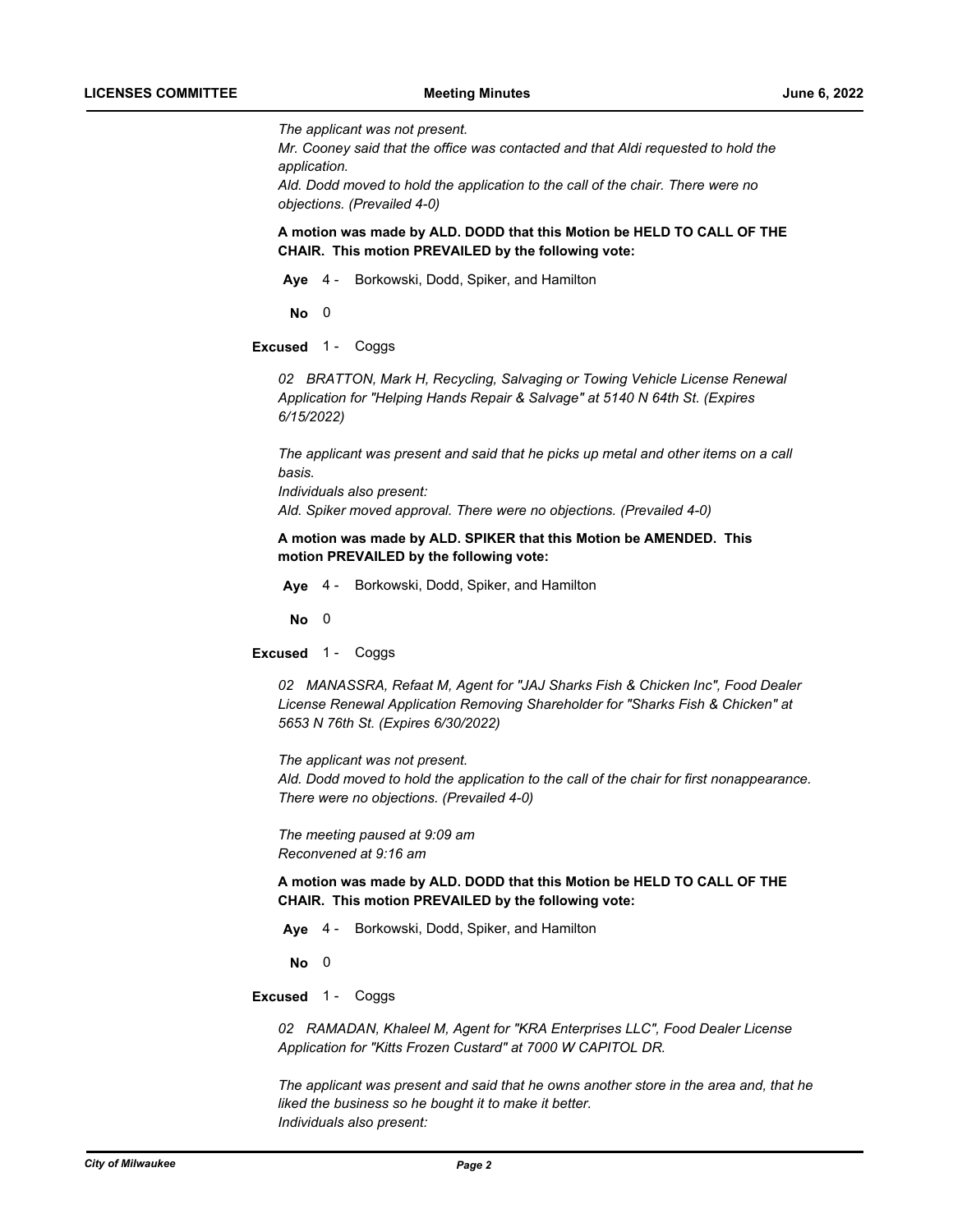*Ald. Borkowski asked the applicant if he is operating without a valid license. The applicant explained that he has been shot down by the Health Department. Mr. Cooney said that a renewal application was filed by the previous owner and then received this new application.*

*Ald. Spiker asked if the hours of operation are the same as the previous owner.*

*Mr. Cooney confirmed that they are the same hours.*

*Ald. Dodd moved approval. There were no objections. (Prevailed 4-0)*

**A motion was made by ALD. DODD that this Motion be AMENDED. This motion PREVAILED by the following vote:**

**Aye** 4 - Borkowski, Dodd, Spiker, and Hamilton

**No** 0

**Excused** 1 - Coggs

*02 RYDZ, Raymond J, Food Dealer License Renewal Application for "Kitts Frozen Custard" at 7000 W Capitol DR. (Expired 6/30/2021)*

*The applicant was not present. Ald. Spiker moved denial based on third nonappearance. (Prevailed 4-0)*

**A motion was made by ALD. SPIKER that this Motion be AMENDED. This motion PREVAILED by the following vote:**

**Aye** 4 - Borkowski, Dodd, Spiker, and Hamilton

**No** 0

**Excused** 1 - Coggs

*02 ALI, Zakaria M, Agent for "JAD Food LLC", Food Dealer License Renewal Application for "JAD Food" at 5855 W Silver Spring DR. (Expires 7/6/2021)*

*The applicant was present and said that he does not have nothing to do with the item on the police report.*

*Individuals also present:*

*Ald. Spiker said that he does not see a pattern on the police report and moved approval. There were no objections. (Prevailed 4-0)*

*The meeting paused at 9:28 am Reconvened at 9:35 am*

**A motion was made by ALD. SPIKER that this Motion be AMENDED. This motion PREVAILED by the following vote:**

**Aye** 4 - Borkowski, Dodd, Spiker, and Hamilton

**No** 0

**Excused** 1 - Coggs

*02 NORVIK, Jennifer C, Agent for "C&C Appleton Ave, LLC", Food Dealer License Renewal Application Removing/Adding Stockholders and Transfer of Stock for "Wong's Wok" at 7424 W Appleton Av. (Expires 6/30/2022)*

*The applicant was not present. Mr. Michael Chin said that Ms. Norvik was not available.*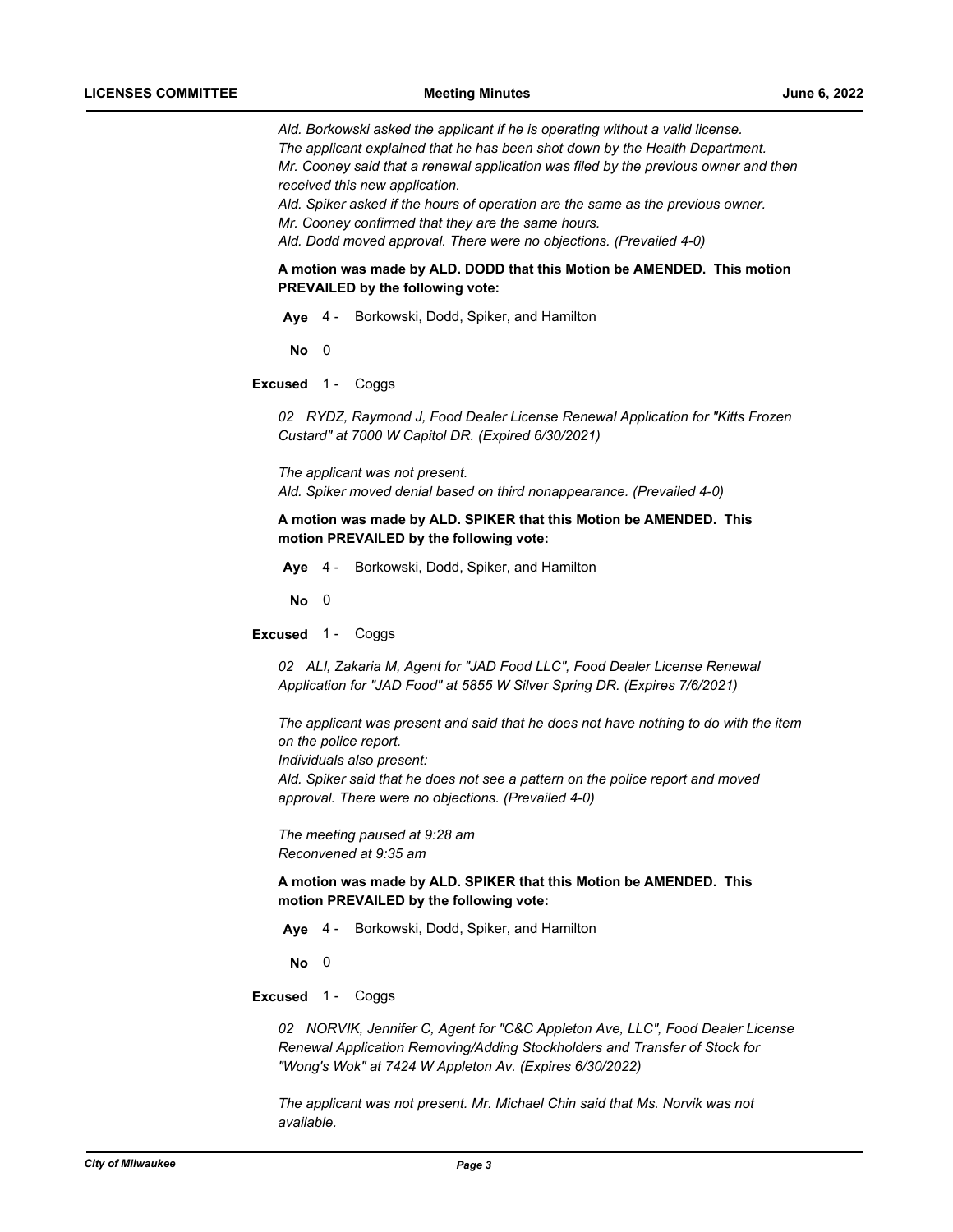*Mr. Cooney said that Ms. Norvik or an attorney are needed in order to continue with the hearing.* 

*Ald. Spiker moved to hold the application to the call of the chair. There were no objections. (Prevailed 4-0)*

**A motion was made by ALD. SPIKER that this Motion be HELD TO CALL OF THE CHAIR. This motion PREVAILED by the following vote:**

**Aye** 4 - Borkowski, Dodd, Spiker, and Hamilton

**No** 0

**Excused** 1 - Coggs

*02 VELARDE, Adam J, Agent for "Cave Enterprises Operations, LLC", Food Dealer License Renewal Application for "Burger King #3456" at 5120 W Capitol DR. (Expires 6/9/2022)*

*The applicant was not present when the application was called.*

*The applicant was present physically at 9:41 am*

*Mr. Velarde said that he talked to the detectives and Todd Miller and that they fully disclosed everything what they asked to hand over and he apologized for giving the impression of not being cooperative.*

*Individuals also present:*

*Jacob Cox - Employee - said that he was in contact with the detectives Lopez and (did not remember the last name) and that he was told that this investigation was turned to the crime investigation unit.*

*Victoria Smart - Employee*

*James Kirk – District Manager*

*Individuals also present:*

*Ald. Spiker questioned the second item on the police report about not contacting the police.*

*Mr. Cox said that he was not aware that the police was trying to have a conversation with him.* 

*Mr. Velarde said that he called back at police department and left messages and that he was told that he was going to be contacted if anything else was needed. Mr. Velarde also said that when they hire new employees, they must read and sign the acknowledgement of the employee hand book and that it is also discussed verbally that no weapons are allowed in the premises.*

*Ald. Borkowski said that there was a homicide and that he sees that it does not concern as much as it should and, that he does not have a problem not renewing the license but that he cannot make that motion because he is acting like chair of the committee.*

*Ald. Hamilton said that there are a couple of things to highlight and, that it is absolutely clear that an employee was involved and, that the leadership of the restaurant tried to hide from the investigation and, that this is the type of situations that we must protect people and residents from. Ald. Hamilton moved not to renew the license.*

*Mr. Velarde said that he wanted to apologize for not appearing on the previous meeting and said that this business unit was acquired on 2019 because it was already struggling. He added that he has been in the business for 25 years and, that he has never suffered the loss of a life before. Mr. Velarde explained that he reached out to everyone whom he was supposed to and, that there were efforts made that are irrelevant at this point and, that he understands the circumstances if the license is not approved. Mr. Velarde also said that this situation has affected all of them. Mr. Cox said that he was the one who got the first call and that when he talked to Mr.*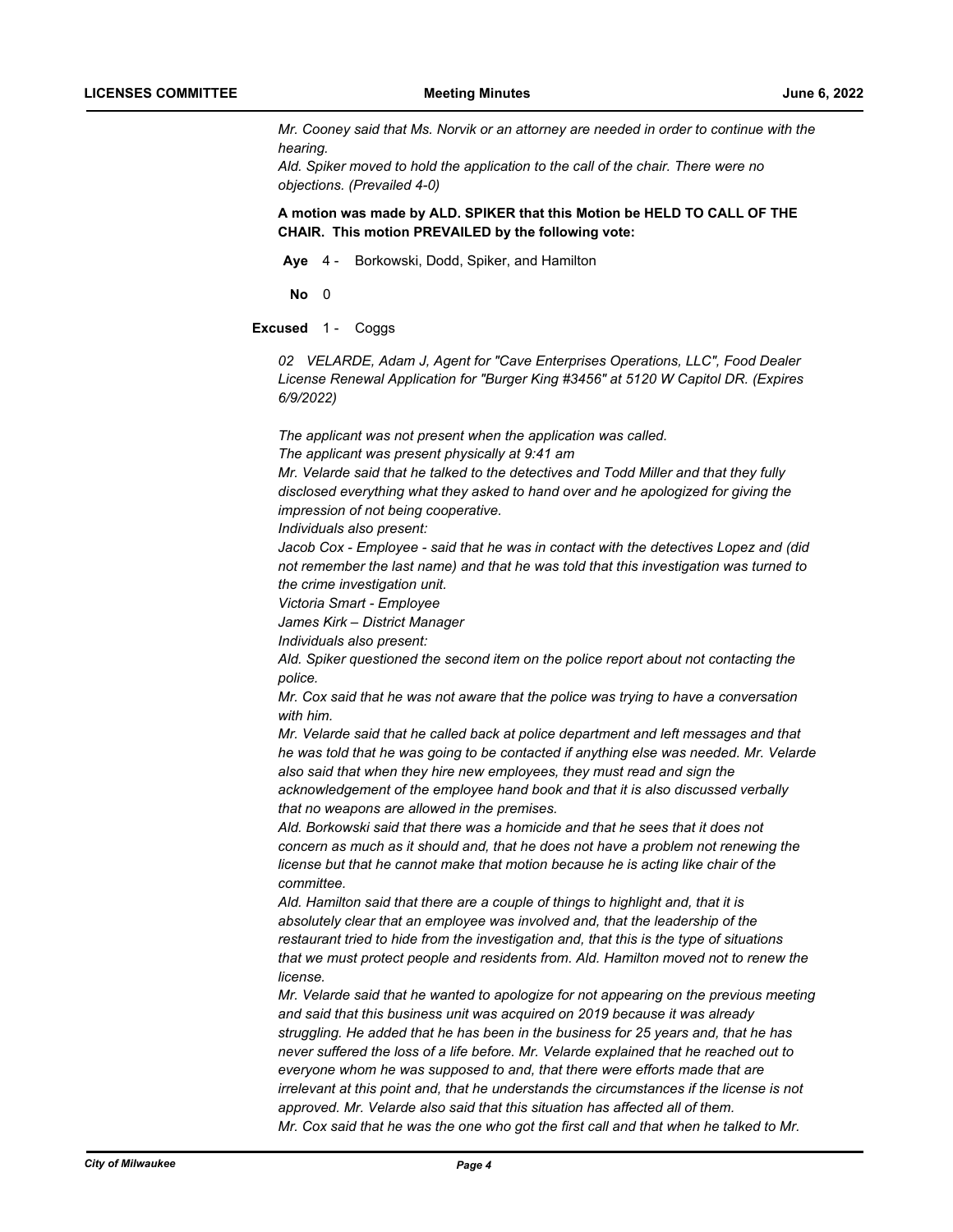*Velarde, Mr. Velarde's main concerns were the employees and the family of the person who died.*

*Mr. Kirk said that they turned this restaurant around and, that he reviewed the videos with the police and, that they are offering the right training to the leaders like how to deescalate situations and how to protect the community. Mr. Kirk added that this loss will be live forever with them.*

*Ms. Smart said that she took over the store about 5 months ago and, that most of the employees are kids and young adults eager to work and, that she has taught them to be proud of the uniform and about what they do and, that she is there for them. Ald. Borkowski asked Ald. Hamilton if he wants to hold still the motion not to renew the license.* 

*Ald. Hamilton said that this is not a situation of Burger King in general and, that he learned valuable lessons while working in a Buger King in his younger years and, that he acknowledges that the applicant has recognized that something was wrong and, that they have done something about it but that there has to be a consequence for losing a life in the store. He added that he hopes that they keep the patrons and employees safe at their other stores.*

*Ald. Hamilton moved non renewal of the license based on the police report and applicant and staff testimony. There were no objections. (Prevailed 4-0)*

**A motion was made by ALD. HAMILTON that this Motion be AMENDED. This motion PREVAILED by the following vote:**

**Aye** 4 - Borkowski, Dodd, Spiker, and Hamilton

**No** 0

**Excused** 1 - Coggs

*02 FIUMEFREDDO, Peter J, Class B Tavern, Public Entertainment Premises, Food Dealer and Hotel/Motel License Renewal Applications for "FREMO'S" at 6449 W FOND DU LAC Av. (Expires 7/14/2022)*

*The applicant was present and said that there was a fight outside and that it was as a proactive action to make sure that nothing else was happening regarding the item on the police report. Individuals also present:*

*Ald. Spiker moved approval. There were no objections. (Prevailed 4-0)*

**A motion was made by ALD. SPIKER that this Motion be AMENDED. This motion PREVAILED by the following vote:**

**Aye** 4 - Borkowski, Dodd, Spiker, and Hamilton

**No** 0

**Excused** 1 - Coggs

*02 HOLMES, Thomas J, Agent for "Ahdream Entertainment, LLC", Class B Tavern, Public Entertainment Premises and Food Dealer License Renewal Applications for "Eve Dining" at 6222 W Fond Du Lac Av. (Expires 7/8/2022)*

*The applicant was present along with Atty. Obviagele and Atty. Brown Atty. Obviagele said that item 18 was about a situation where the bar and bartender were being proactive. Individuals present: Rose Dabney – 3965 N 70th St – Employee for three years and was cross-examinated by Atty. Brown on items 18, 19 and 20 of the police report.*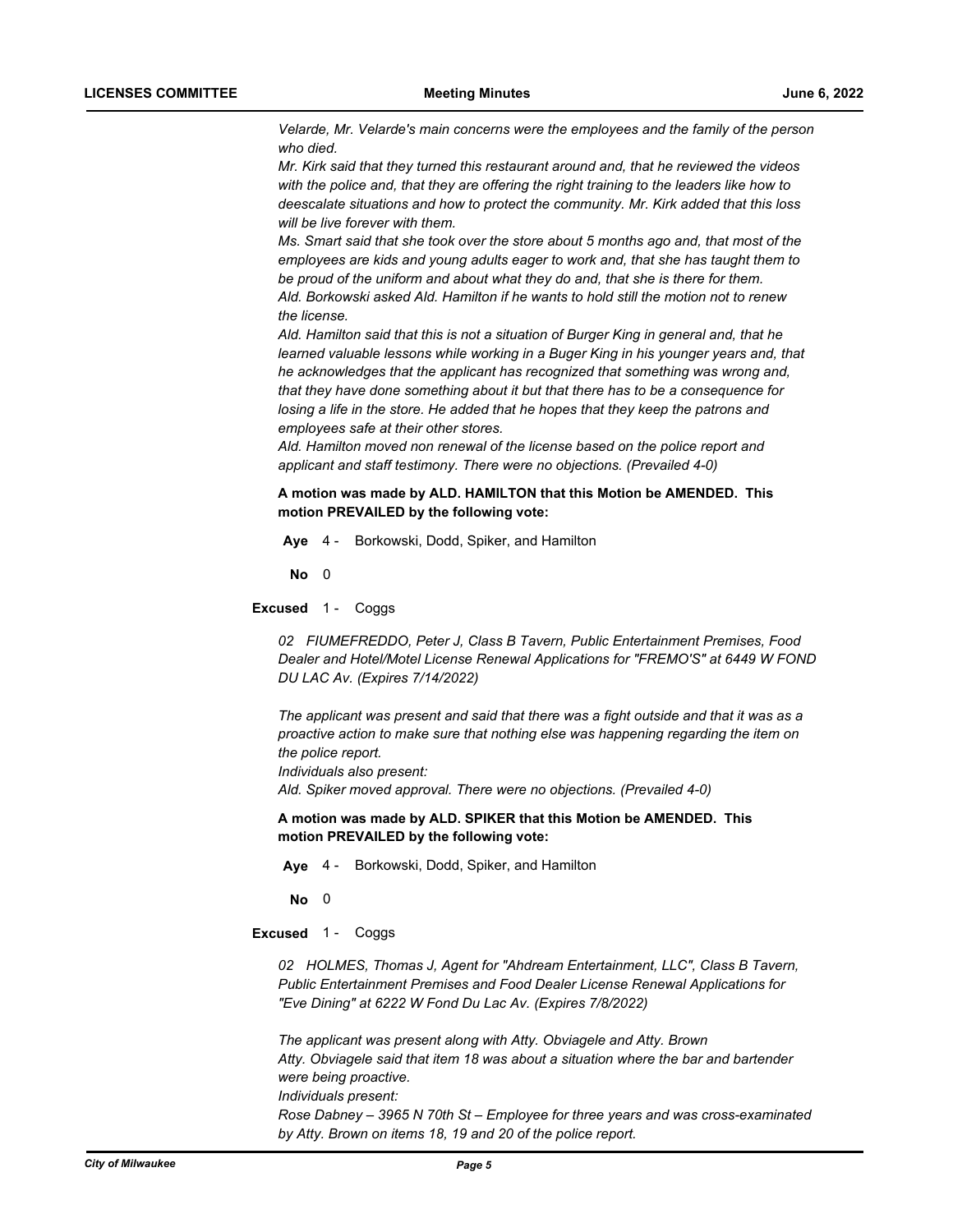*Mr. Holmes was also cross-examinated by Atty. Brown* 

*Ald. Spiker asked the applicant if the police report is wrong.*

*Mr. Holmes said that it is wrong and that he did not see anyone fighting, that it was just a verbal altercation and that it happened within the property but not in the building. Jason Scott - 4561 N 74th St – employed as security guard at Eve Dining and Mr. Holmes were cross- examinated by Atty. Brown for item 21 on the police report and both stated to be present that night.*

*Individuals in support:*

*James Ray - 5776 N 70th St – said that he has been a security guard for different owners and that Mr. Holmes always make sure that they are safe at work. Lester Codwell – 6125 W Spencer Pl – said that safety for customers and employees is always first.*

*Tangela Johnson – 5263 N 56th St – said that she used to work there and that Mr. Holmes does everything to protect his employees and that he cares for people in need. Jeremiah Addison – 3331 N 29th St – works with Mr. Holmes for three years now and that he treats employees as family.*

*Mr. Holmes said that he has been in the business for 20 years and that his business is located in a high crime area within the city and. that he can afford to open business everywhere but that he opens his businesses in the heart of the city because is where is needed the most. He said that he believes it is his mission and that he can be vigilant to protect his business and neighborhood.*

*Individuals also present:*

*Ald. Hamilton said that he is very familiar with the way Mr. Holmes handles his businesses and that he thinks that we have an example of what businesses should do when incidents happen and how to handle those situations.*

*Ald. Hamilton moved approval with a warning letter based on the police report. There were no objections. (Prevailed 4-0)*

## **A motion was made by ALD. HAMILTON that this Motion be AMENDED. This motion PREVAILED by the following vote:**

**Aye** 4 - Borkowski, Dodd, Spiker, and Hamilton

**No** 0

#### **Excused** 1 - Coggs

*02 AMUNGWAFOR, Binyoti F, Agent for "Hideaway Tavern LLC", Class B Tavern, Public Entertainment Premises and Food Dealer License Renewal Applications for "The Hideaway Tavern" at 9000 W KAUL Av. (Expires 7/6/2022)*

*The applicant was present and said that he is aware of the incidents and that he always notify the police. He added that he does not know who was fighting and who started the fight and, that the police never came back to him to request the name of the employee involved.*

*Individuals also present:*

*Ald. Borkowski mentioned that there are 20 incidents on the police report. Mr. Terri Harmon – 5172 N 108th St - working as security guard said that he called the police.*

*Ald. Spiker said that there is a pattern of incidents inside the bar.*

*Mr. Harmon said that he does not hold the door shot and that what happened was, that he separated the groups that were involved because it is their policy to do so.*

*Mr. Harmon said that they never have a problem before and that he was told that they are doing very good in the neighborhood.*

*Ald. Dodd moved approval with a warning letter based on the police report. There were no objections. (Prevailed 4-0)*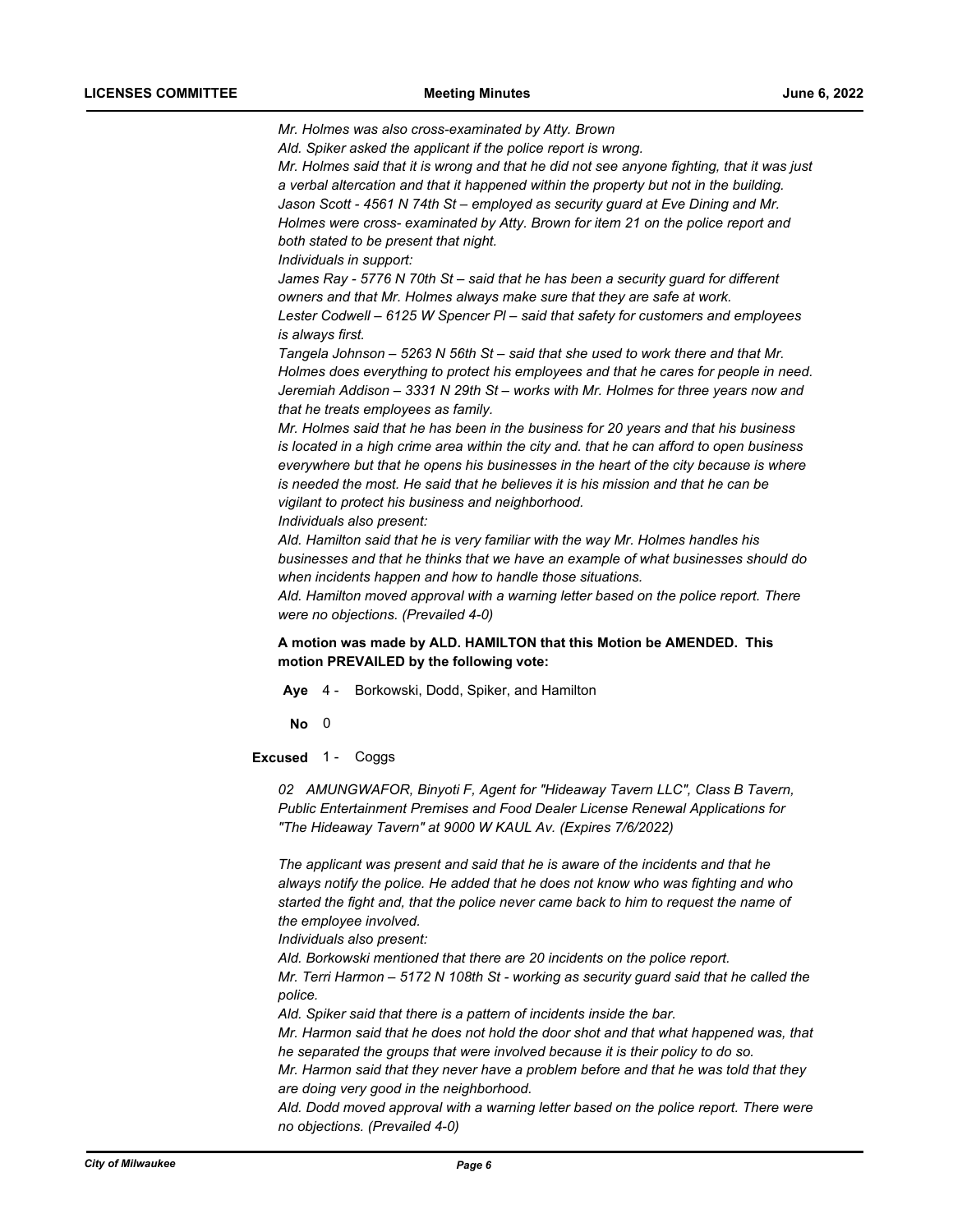**A motion was made by ALD. DODD that this Motion be AMENDED. This motion PREVAILED by the following vote:**

**Aye** 4 - Borkowski, Dodd, Spiker, and Hamilton

**No** 0

**Excused** 1 - Coggs

*03 MARSH, Jeffrey, Agent for "Nashville North, LLC", Temporary Change of Plan Application for Alcohol on the Sidewalk at the Front of the Premises and for Food on the Street at the Front of the Premises for Brady St. Festival (July 30th, 2022) 11AM - 8PM for "Nashville North" at 1216 E BRADY St.*

*The applicant was present. Individuals also present: Amanda Cervantes – assistant 3rd district – said that there are no objections with the application. Ald. Spiker moved approval. There were no objections. (Prevailed 4-0)*

**A motion was made by ALD. SPIKER that this Motion be AMENDED. This motion PREVAILED by the following vote:**

**Aye** 4 - Borkowski, Dodd, Spiker, and Hamilton

**No** 0

**Excused** 1 - Coggs

*03 PACKEE, Justin, Agent for "Yo Factory LLC", Temporary Change of Plan Application for Food with Extension of Premises on the Sidewalk at the East side of the Premises May - Oct 2022 from 11AM to 10PM for "Yo Factory" at 2203 N Farwell Av.*

*The applicant was not present. Ald. Hamilton moved to hold the application to the call of the chair for first nonappearance. There were no objections. (Prevailed 4-0)*

**A motion was made by ALD. HAMILTON that this Motion be HELD TO CALL OF THE CHAIR. This motion PREVAILED by the following vote:**

**Aye** 4 - Borkowski, Dodd, Spiker, and Hamilton

**No** 0

**Excused** 1 - Coggs

*03 GARCIA MARTINEZ, Shannon M, Agent for "Riverwest Food Coop", Food Dealer License Renewal Application with Change of Hours From Closing Sat & Sun at 9PM To Close at 8PM for "Riverwest Food Co Op" at 733 E Clarke St. (Expires 7/8/2022)*

*The applicant was present and said that they need the change of hours due short staffing. Individuals also present:*

*Ald. Spiker moved approval. There were no objections. (Prevailed 4-0)*

**A motion was made by ALD. SPIKER that this Motion be AMENDED. This motion PREVAILED by the following vote:**

**Aye** 4 - Borkowski, Dodd, Spiker, and Hamilton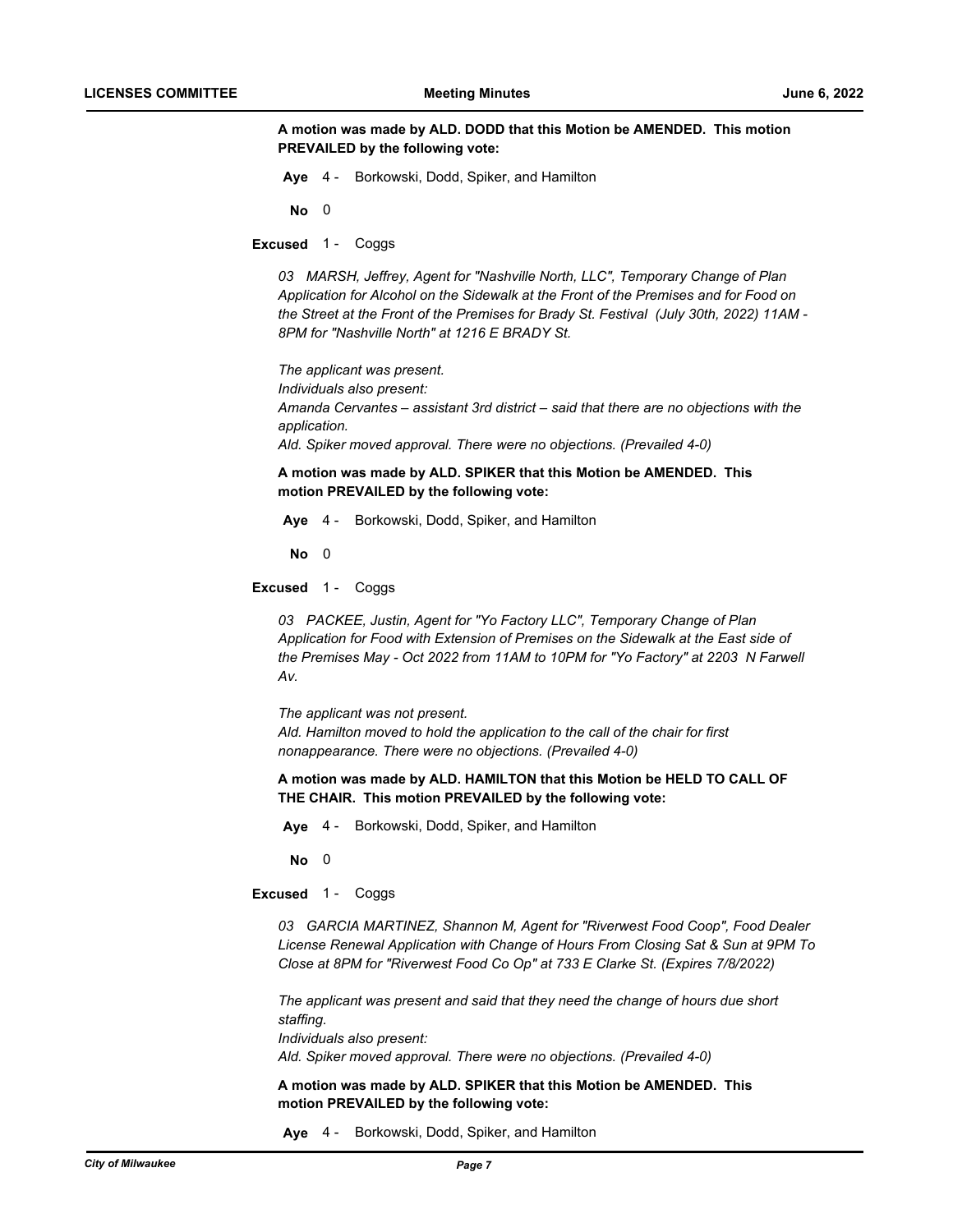**No** 0

**Excused** 1 - Coggs

*03 TIERNEY, John W, Agent for "John Tierney Art, Inc", Tattoo and Body Piercing License Renewal Application Adding Shareholder for "Yesterday's Rose Tattoo" at 1613 N VAN BUREN St. (Expires 6/30/2022)*

*The applicant was present. Individuals also present: Ald. Dodd moved approval. There were no objections. (Prevailed 4-0)*

**A motion was made by ALD. DODD that this Motion be AMENDED. This motion PREVAILED by the following vote:**

**Aye** 4 - Borkowski, Dodd, Spiker, and Hamilton

**No** 0

**Excused** 1 - Coggs

03 KASHOU, Salem J, Agent for "Erth Wellness, LLC", Food Dealer License Renewal *Application with Change of Hours From Closed on Mondays To Open Mondays 10AM - 5PM for "Kind Oasis" at 2169 N FARWELL Av. (Expires 6/21/2022)*

*The applicant was not present.*

*Ald. Stamper moved to hold the application based on first non appearance. There were no objections. (Prevailed 4-0)*

**A motion was made by ALD. SPIKER that this Motion be HELD TO CALL OF THE CHAIR. This motion PREVAILED by the following vote:**

**Aye** 4 - Borkowski, Dodd, Spiker, and Hamilton

**No** 0

**Excused** 1 - Coggs

*03 OLSON, Donna R, Agent for "HOSED ON BRADY INC", Class B Tavern, Food Dealer, Sidewalk Dining and Public Entertainment Premises License Renewal Applications Requesting to Add 1 Dart Board for "HOSED ON BRADY" at 1689 N FRANKLIN Pl. (Expires 7/6/2022)*

*The applicant was not present. Mr. Cooney explained that the license can be renewed without the request of adding the dart board. Ald. Stamper moved renewal and to hold the request to add dart board. There were no objections. (Prevailed 4-0)*

**A motion was made by ALD. SPIKER that this Motion be AMENDED. This motion PREVAILED by the following vote:**

**Aye** 4 - Borkowski, Dodd, Spiker, and Hamilton

**No** 0

**Excused** 1 - Coggs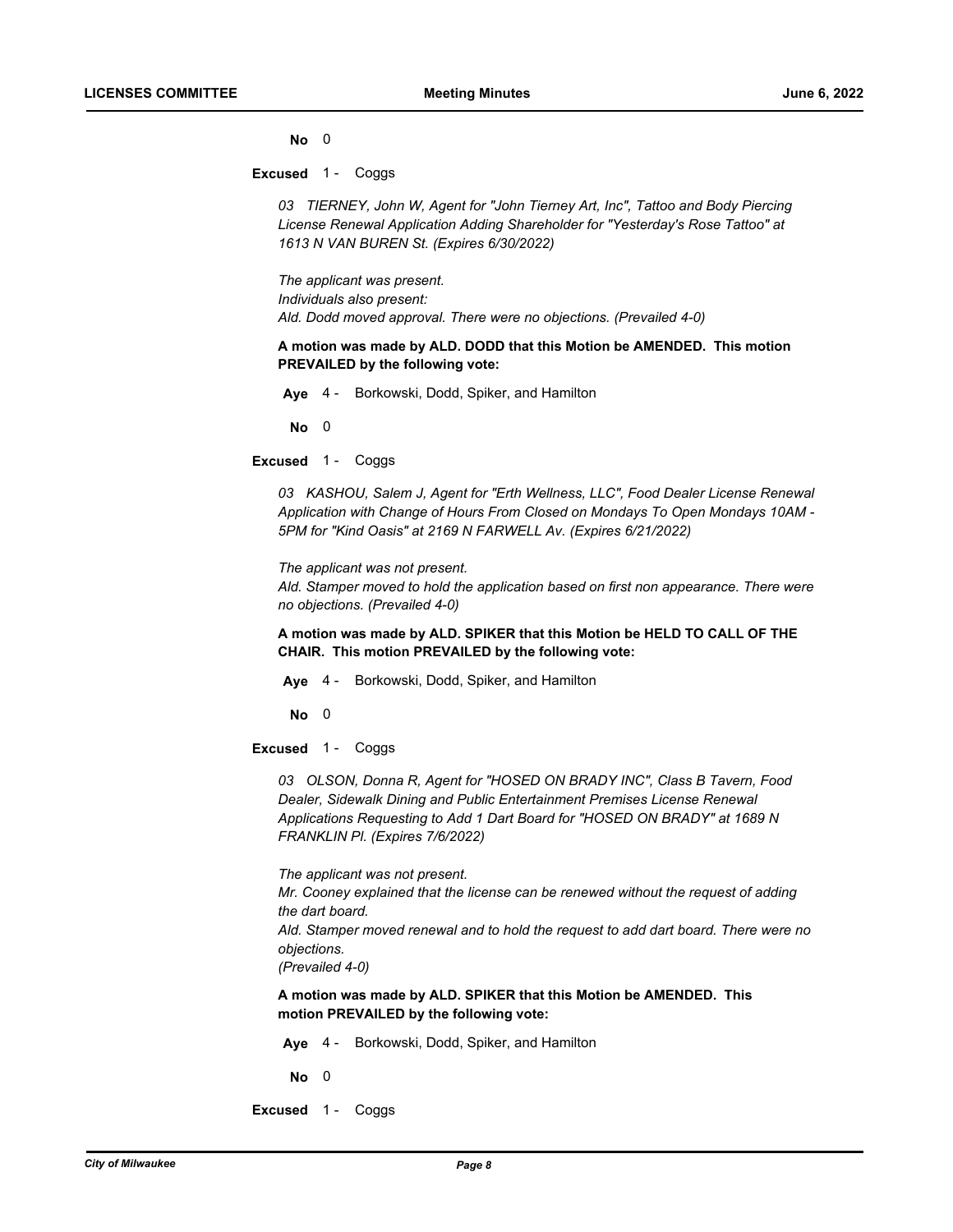*03 FISCHER, Daniel, Agent for "METRO ENTERPRISES, INC", Class B Tavern and Public Entertainment Premises License Renewal Applications for "QUARTERS" at 900 E CENTER St. (Expires 6/30/2022)*

*The applicant was not present. Ald. Hamilton moved to hold the application to the call of the chair for first nonappearance. There were no objections. (Prevailed 4-0)*

**A motion was made by ALD. HAMILTON that this Motion be HELD TO CALL OF THE CHAIR. This motion PREVAILED by the following vote:**

**Aye** 4 - Borkowski, Dodd, Spiker, and Hamilton

**No** 0

**Excused** 1 - Coggs

*03 MEYER, Bradly T, Agent for "MILWAUKEE SCHOOL OF ENGINEERING", Class B Tavern License Renewal Application with Change of Agent for "MILWAUKEE SCHOOL OF ENGINEERING" at 1245 N BROADWAY. (Expired 5/19/2022)*

*The applicant was present. Individuals also present: Ald. Dodd moved approval. There were no objections. (Prevailed 4-0)*

**A motion was made by ALD. DODD that this Motion be AMENDED. This motion PREVAILED by the following vote:**

**Aye** 4 - Borkowski, Dodd, Spiker, and Hamilton

**No** 0

**Excused** 1 - Coggs

*03 GREENYA, Robert R, Agent for "CHAMPION'S PUB, LLC", Class B Tavern and Public Entertainment Premises License Renewal Applications Requesting to Add Comedy Acts, Dancing by Performers and Patrons Dancing for "CHAMPION'S PUB" at 2417 N BARTLETT Av. (Expires 6/29/2022)*

*The applicant was present and said that he is a third generation of bar owners in Milwaukee.*

*The applicant said that they took over the bar few months ago and that they will do a better job with the issue on the police report and that he has paid the fine. Individuals also present:*

*Ald. Hamilton moved approval with a warning letter based on the police report. There were no objections. (Prevailed 4-0)*

**A motion was made by ALD. HAMILTON that this Motion be AMENDED. This motion PREVAILED by the following vote:**

**Aye** 4 - Borkowski, Dodd, Spiker, and Hamilton

**No** 0

**Excused** 1 - Coggs

*03 RASMUSSEN, Allan R, Agent for "GILBERT LIQUOR CO, INC", Class A Malt & Class A Liquor and Food Dealer License Renewal Applications with Adding Stockholder and Transfer of Stock for "GILBERT LIQUOR" at 2853-57 N OAKLAND*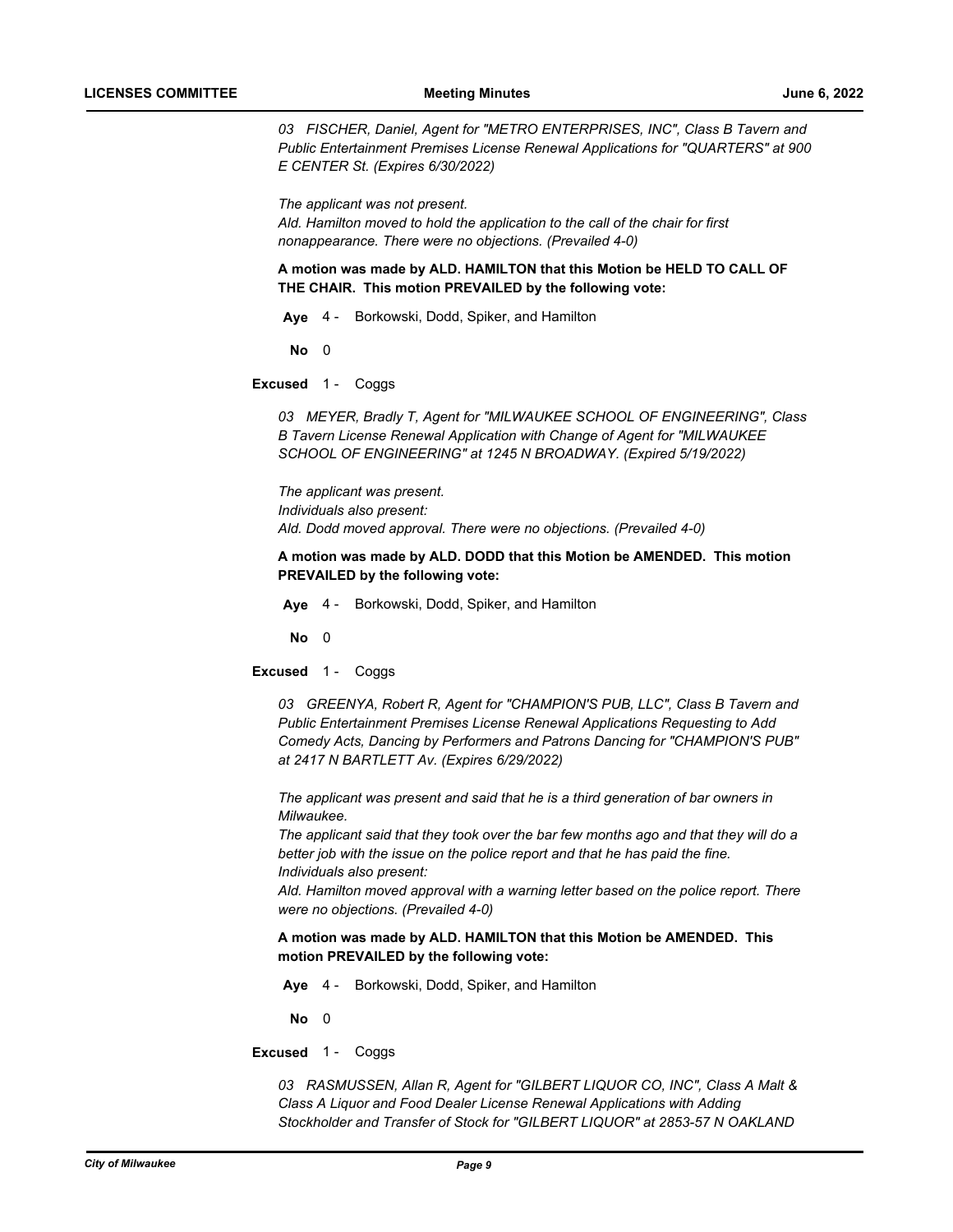*Av. (Expires 6/30/2022)*

*The applicant was present and said that the business operations won't change and that his wife actually takes care of the business operations. Individuals also present: Ald. Spiker moved approval. There were no objections. (Prevailed 4-0)*

**A motion was made by ALD. SPIKER that this Motion be AMENDED. This motion PREVAILED by the following vote:**

**Aye** 4 - Borkowski, Dodd, Spiker, and Hamilton

**No** 0

**Excused** 1 - Coggs

*03 LEE, Michael D, Agent for "M P ON BRADY, INC", Class B Tavern, Sidewalk Dining and Public Entertainment Premises License Renewal Applications for "CLUB BRADY" at 1339 E BRADY St. (Expires 6/30/2022)*

*The applicant was present and said that the bartender (who was an employee for 19 years) did not hand* 

*out his license immediately to the police.*

*Individuals also present:*

*Ald. Spiker said that the longer version of the police report says that the bartender did not shown the video right away.*

*The applicant said that Shawn Casper (bartender) took a walk with the police and that they verified that there was a blind spot on the camera where the incident happened and that the police checked that no card was kept on the premises. Ald. Dodd moved approval. There were no objections. (Prevailed 4-0)*

**A motion was made by ALD. DODD that this Motion be AMENDED. This motion PREVAILED by the following vote:**

**Aye** 4 - Borkowski, Dodd, Spiker, and Hamilton

**No** 0

**Excused** 1 - Coggs

*03 CATALDO, Patricia A, Agent for "JOEY C'S, INC", Class B Tavern, Sidewalk Dining and Public Entertainment Premises License Renewal Applications Requesting to Add Disc Jockey and Patrons Dancing for "JO-CAT'S PUB" at 1311 E BRADY St. (Expires 6/30/2022)*

*The applicant was present and said that she is being in business for 44 years and requesting disc jockey and* 

*patrons dancing.*

*Individuals also present:*

*Ald. Borkowski said that there are no objections from the 3rd district's office. The applicant said that regarding the police report, she does not know who served the underage people because the cameras were not working properly at that moment. Ald. Spiker moved approval. There were no objections. (Prevailed 4-0)*

**A motion was made by ALD. SPIKER that this Motion be AMENDED. This motion PREVAILED by the following vote:**

**Aye** 4 - Borkowski, Dodd, Spiker, and Hamilton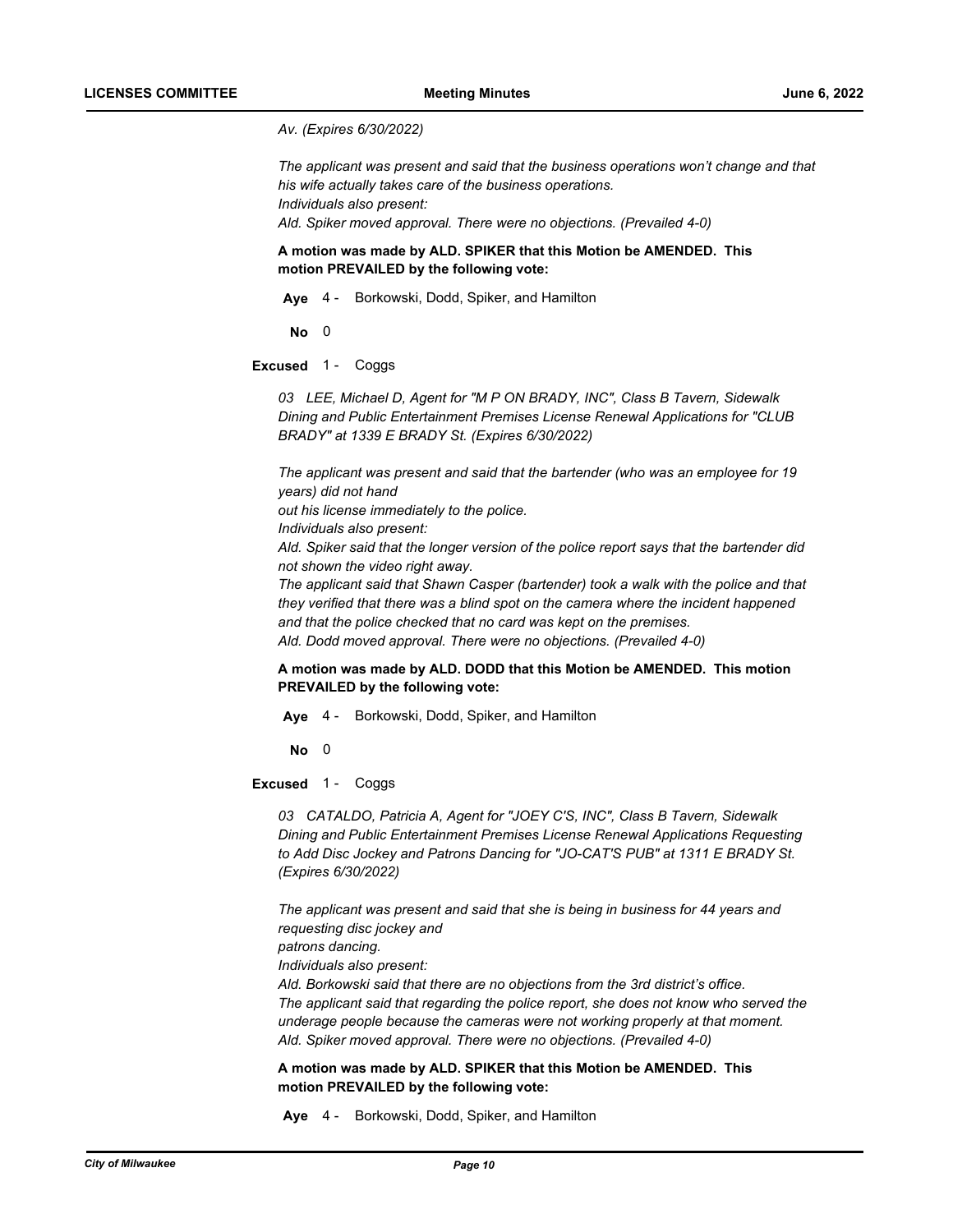**No** 0

**Excused** 1 - Coggs

*03 NORD, Mark G, Agent for "KCS WINE & SPIRITS, INC", Class A Malt & Class A Liquor License Renewal Application for "DOWNER WINE & SPIRITS" at 2638 N DOWNER Av. (Expires 7/11/2022)*

*The applicant was present and said that they tried to card anyone who looks suspicious.*

*Individuals also present:*

*Ald. Borkowski said that the 3rd. aldermanic district's office has no objections. Ald. Dodd moved approval. There were no objections. (Prevailed 4-0)*

*Ald. Dodd was excused at 12:41pm*

**A motion was made by ALD. DODD that this Motion be AMENDED. This motion PREVAILED by the following vote:**

**Aye** 4 - Borkowski, Dodd, Spiker, and Hamilton

**No** 0

**Excused** 1 - Coggs

*03 SCHAEFER, Scott A, Agent for "Jack's American Pub, LLC", Class B Tavern, Food Dealer, Sidewalk Dining and Public Entertainment Premises License Renewal Applications with Transfer of Stock for "Jack's American Pub" at 1323 E Brady St. (Expires 7/1/2022)*

*The applicant was present and had no comment on the police report. Individuals also present:*

*Ald. Borkowski said that the 3rd. aldermanic district's office has no objections. Mr. Cooney explained that the applicant was 90% stockholder and that the renewal form was filed with 85%.*

*The applicant said that it was his mistake and that no stocks were transferred. Ald. Spiker moved to amend the application Mr. Schaeffer with 90% stockholder. There were no objections.*

*Ald. Hamilton moved approval as amended. There were no objections. (Prevailed 3-0)*

**A motion was made by ALD. HAMILTON that this Motion be AMENDED. This motion PREVAILED by the following vote:**

**Aye** 3 - Borkowski, Spiker, and Hamilton

**No** 0

**Excused** 2 - Coggs, and Dodd

*03 WALKER, Rose-Marie, Agent for "Little Caesar Enterprises, Inc.", Food Dealer License Renewal Application for "Little Caesars #305" at 2831 N Oakland Av. (Expires 7/6/2022)*

*The applicant was not present. Ald. Spiker moved to hold the application to the call of the chair for first nonappearance. There were no objections. (Prevailed 3-0)*

**A motion was made by ALD. SPIKER that this Motion be HELD TO CALL OF THE**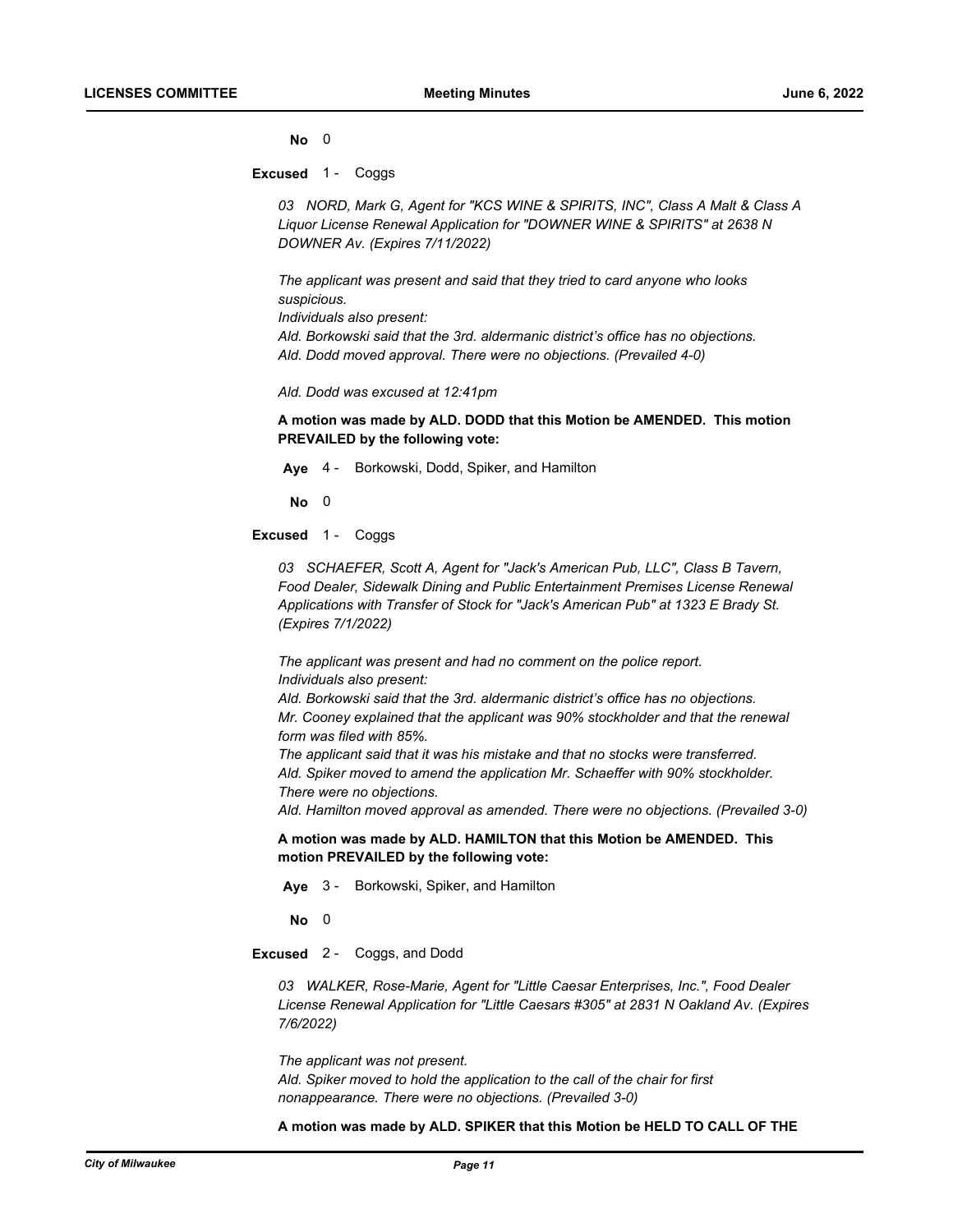### **CHAIR. This motion PREVAILED by the following vote:**

- **Aye** 3 Borkowski, Spiker, and Hamilton
- **No** 0
- **Excused** 2 Coggs, and Dodd

*03 OHLSSON, Aaron, Agent for "ARO Management LLC", Class B Tavern, Public Entertainment Premises and Center for Visual & Performing Arts License Renewal Applications Requesting to Add Patrons Dancing for "The Miramar Theatre" at 2844-46 N Oakland Av. (Expires 6/30/2022)*

*The applicant was present along with Atty. Obviagele and Atty. Brown Atty. Obviagele said that the incidents on the police report are accurate. Mr. Ohlsson was cross-examinated by Atty. Obviagele for items 10, 11, 12 and 13. Individuals also present: Mr. Spiker asked the applicant to corroborate what was reported on item 11. The applicant said that it is accurate. Individuals in opposition: Atty. Halbrooks - Representing Bid 13 – said that they are here to request not to renew the license. Atty. Obviagele said that he will object to everything that Atty. Halbrooks says unless he is sworn in. Atty. McNally said that Atty. Halbrooks will need to be sworn in if he, at some point, provide some testimony. Atty. Halbrooks was sworn in. Atty. Obviagele said that Atty. Halbrooks cannot cross-examinate his client. Ald. Borkowski moved for a recess while the City Attorney's office responds to Atty. Halbrooks request to cross-examinate the applicant. Recess at 12:25 pm Reconvened at 12:40 pm Individuals in opposition: Atty. Halbrooks said that item 9 on the police report is important to this matter and described what we are about to see in the video that was submitted to the license division and which is the reason why, they don't want Mr. Ohlsson to hold an alcohol license in the city of Milwaukee. Atty. Obviagele objected to what Atty. Halbrooks said because he is making legal accusations and objected to the video because it violates his client procedure and did not come with the notice. Ald. Hamilton said that he would like to see the video but wanted to check if there is a chance of going to a closed session. Atty. McNally said that the closed session was not included on the agenda. Ald. Hamilton and Ald. Borkowski moved to see the video. The video was played. Atty. Obviagele said that he would object to parts of this video. Atty. Obviagele asked Atty. Halbrooks if he saw any of the incidents. Atty. Halbrooks said he has not but saw the videos. Atty. Obviagele asked if the video is from the Buffalo St. location. Atty. Halbrooks said it was. Atty. Obviagele asked Atty. Halbrooks if he is aware of any charges for Mr. Ohlsson. Atty. Halbrooks said that he is not aware. Atty. Obviagele asked if he represented the previous license holder. Atty. Hallbrooks said that he did represent the previous license holder.*

*Atty. Obviagele asked if he selected the parts of the video that were shown today. Atty. Halbrooks said that he did select the parts of the video.*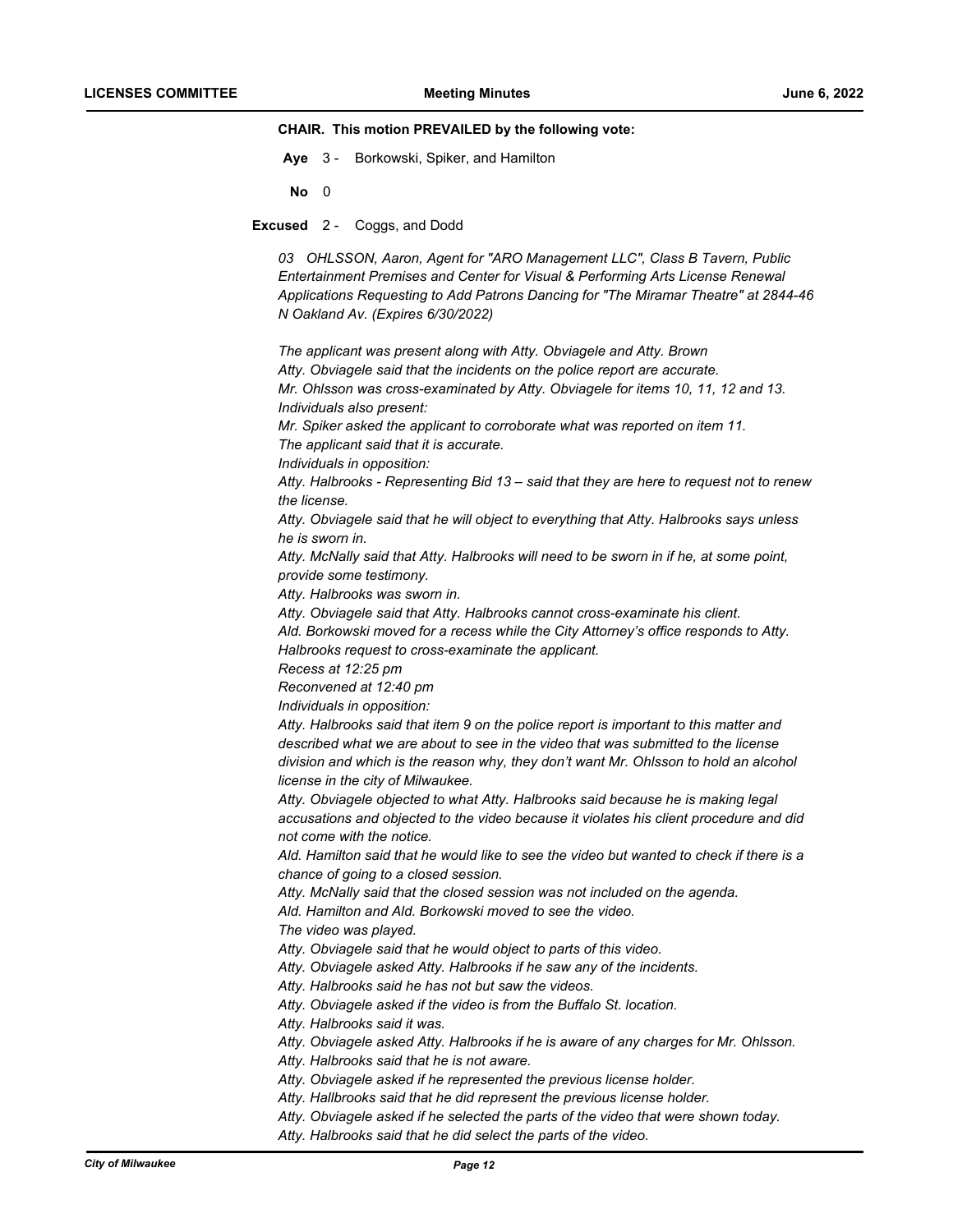### *Individuals in opposition:*

*Michael D'amato - Director Business Improvement District #13 - read the letter that was submitted and attached to the file. Added that Mr. Ohlsson has failed his responsibilities with the license as it is stated on the police report. Also asked the committee to please take a look to the testimonies within the proximity to the business and how lives have changed with this establishment because it is not a popularity contest to see which side brings more people.*

*Jerry Broderick – 1800 E Newberry St - 45 year resident next to Miramar – read two emails submitted to the license division and said that he is very disappointed about this establishment and wondered why the committee granted another license for this agent based on the Miramar's history. Added that their lives have been affected. Patricia Broderick - 1800 E Newberry Blvd. – said that she is here to represent her granddaughters who live next door and that their bedroom window is right on the street where the shots were fired and, that she is concerned about her family and people's safety on the street. Ms. Broderick added that tow trucks are too loud to rest at night and that there is a lot of commotion because people is going in and out of the establishment.*

*Mr. Wolzack - 2767 E Newberry St – said that he is the president of the neighborhood association and that businesses and neighbors have been hurt by Miramar and, that they object to the renewal and that to see police cars lined up in front on the Miramar is not a good thing for the neighborhood. He also acknowledged that Mr. Ohlsson reached out to him to talk to the board but that the meeting won't happen until after this hearing.* 

*Mr. Kovac – talking as a private citizen said that the video what we saw today do not match with what Mr. Ohlsson explained to him when the incident on item 9 happened. He added that there were issues with the previous owner and that since Mr. Ohlsson took over, some things improved but there is a strong indication that the shootings that happened on February, are related to the Miramar and its popular R&B Tuesday's nights. Mr. Kovac said that there is no indication that the incidents happened inside the establishment and that District 1 says that Mr. Ohlsson's plan is working and, that neighbors are objecting because they have the right to be concerned. Mr. Kovac said that he appreciates that they are working with the police.* 

*Individuals in support:*

*Atty. Obviagele cross-examinated Atty. Nolan – who said that she is a criminal attorney and that her client has waived some rights. Added that on December 12th, 2021, his client was originally detained for obstructing a police officer and that he was released later.*

*Atty. Obviagele asked if the video was modified (zoomed in).*

*Atty. Nolan said that the video was modified in the sense of being zoomed in and that his client was not charged and released later.*

*Armando Saafir – 2346 Pasadena Blvd. – DJ in Milwaukee said that Mr. Ohlsson is an independent business owner and that he takes any challenge in order to have culture at the Miramar and the owner puts them in the position to chase their own dreams as well.* 

*Cameron Mond – 2519 N Bartlett Av* 

*Michael Thomas – 1340 E Brady St - said that he knows Mr. Ohlsson for about 15 years and that he has updated his building a ton and, that he keeps the patrons and neighbors safe even if the opposition don't think so.*

*The meeting paused at 2:21 pm*

*Reconvened at 2:34 pm*

*Dustin Fleuter – 1815 E Newbeerry Blvd. #5 – said that he moved to the neighborhood because of Miramar and that he feels safe going at home at night. He added that Miramar is important to him and to many people because he has found a family there. Lisa Battiw - 1407 N MLK Dr #203 – said that she has worked there for 7 years and*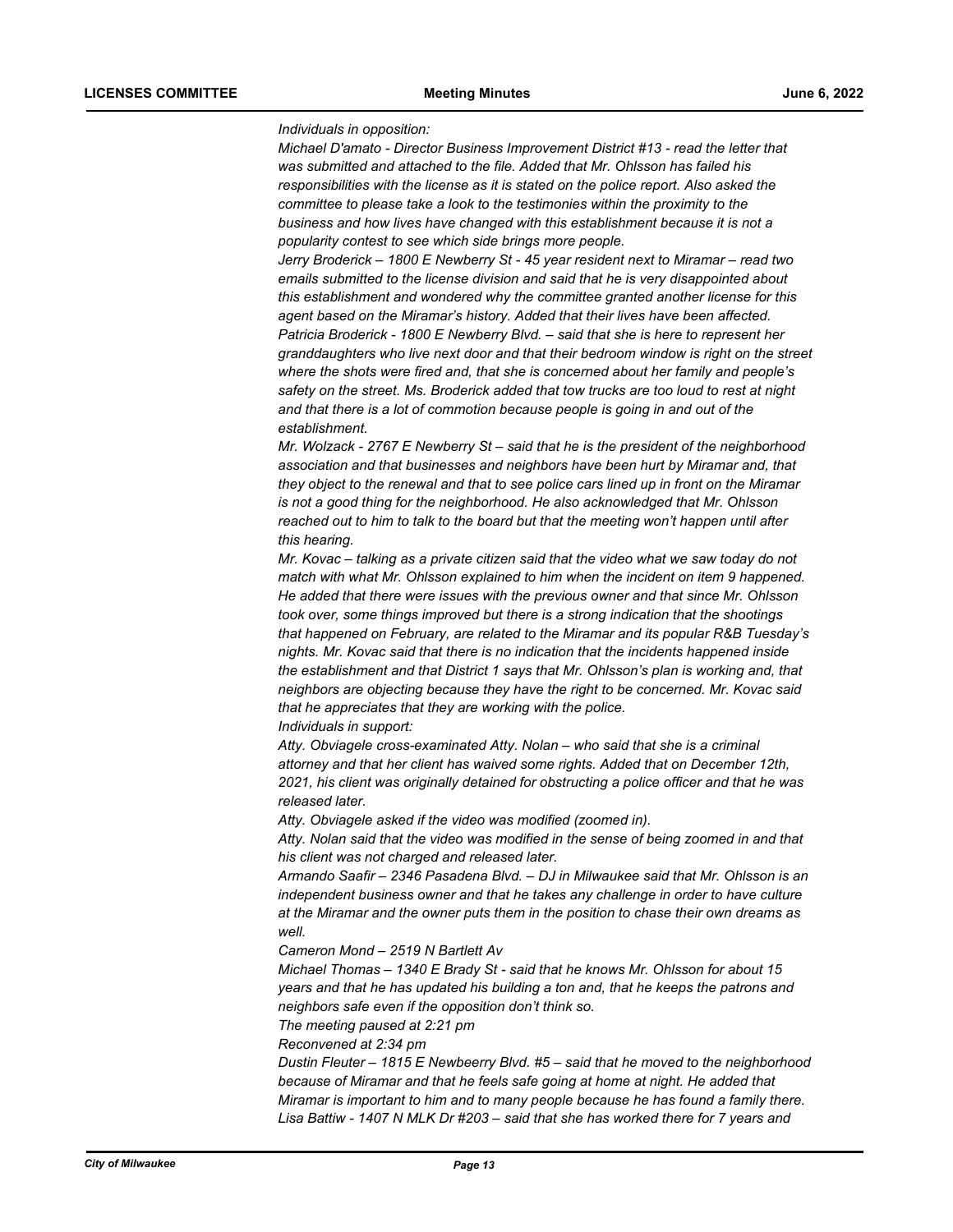*that they are a not a nightclub but a venue. Lisa Cook – 145 S 92nd St Devin Hall – 700 S 55th St, Kenosha, WI 53144 Sean Kaump – 214 E Wright St Adrian Hund – 1121 N Waverly Pl Kelly Schmitz – 3555S Rivershire Dr Katie Veley – 518 W Vine Upper Brian Ward – 622 N Broadway McKena Applin – 135 W Wells St #612 Tyler Burgess – 1117 N Wells St*

*Carly Spotts – 1757 S 58th St*

*Kate Schmitz – 1652 E Newton Av*

*Alex Martinelli – 1690 Franklin Pl*

*There were about 90 persons who were virtually present in support. They were asked to leave their names and addresses on the chat in agreement with the applicant and his attorney.*

*The applicant apologized to the neighbors who testified today because he thought that nothing was happening and that the parking signs was not his decision. He added that he requested the police presence and that the issue has been curved. He said that he hasn't have a police report in 10 years and that his biggest regret is not knowing what was happening with the community and that the issues will be fixed. Mr. Ohlsson asked the neighbors for another chance or to start the relationship over because he wants the Miramar to be a good model.*

*Atty. Obviagele said that he heard the neighbors and that it is their true and that he also wants neighbors to think that this is a national problem that is not going to be solved with shooting down places and, that we cannot let gun violence to win over business, churches and schools because the problem goes beyond anyone in this room and asked the committee to renew the licenses.*

*Ald. Spiker asked Mr. Ohlsson to share his telephone number with his neighbors so he becomes the first contact and recommended to have a better communication with his neighbors.*

*Ald Spiker moved renewal with a warning letter based on the police report and neighborhood testimony.*

*Ald. Hamilton said that he agrees with Ald. Spiker but that the Miramar still needs to fit in the nature of the neighborhood and to be sensitive to that. He added that efforts can be made to achieve that and suggested not to expand the license while the applicant addresses current issues.*

*Ald. Hamilton moved to hold the patrons dancing application. There were no objections.*

*Ald. Spiker moved renewal as amended with a warning letter based on the police report and neighborhood testimony. There were no objections. (Prevailed 3-0)*

**A motion was made by ALD. SPIKER that this Motion be AMENDED. This motion PREVAILED by the following vote:**

**Aye** 3 - Borkowski, Spiker, and Hamilton

**No** 0

**Excused** 2 - Coggs, and Dodd

*The meeting adjourned at 3:17 pm*